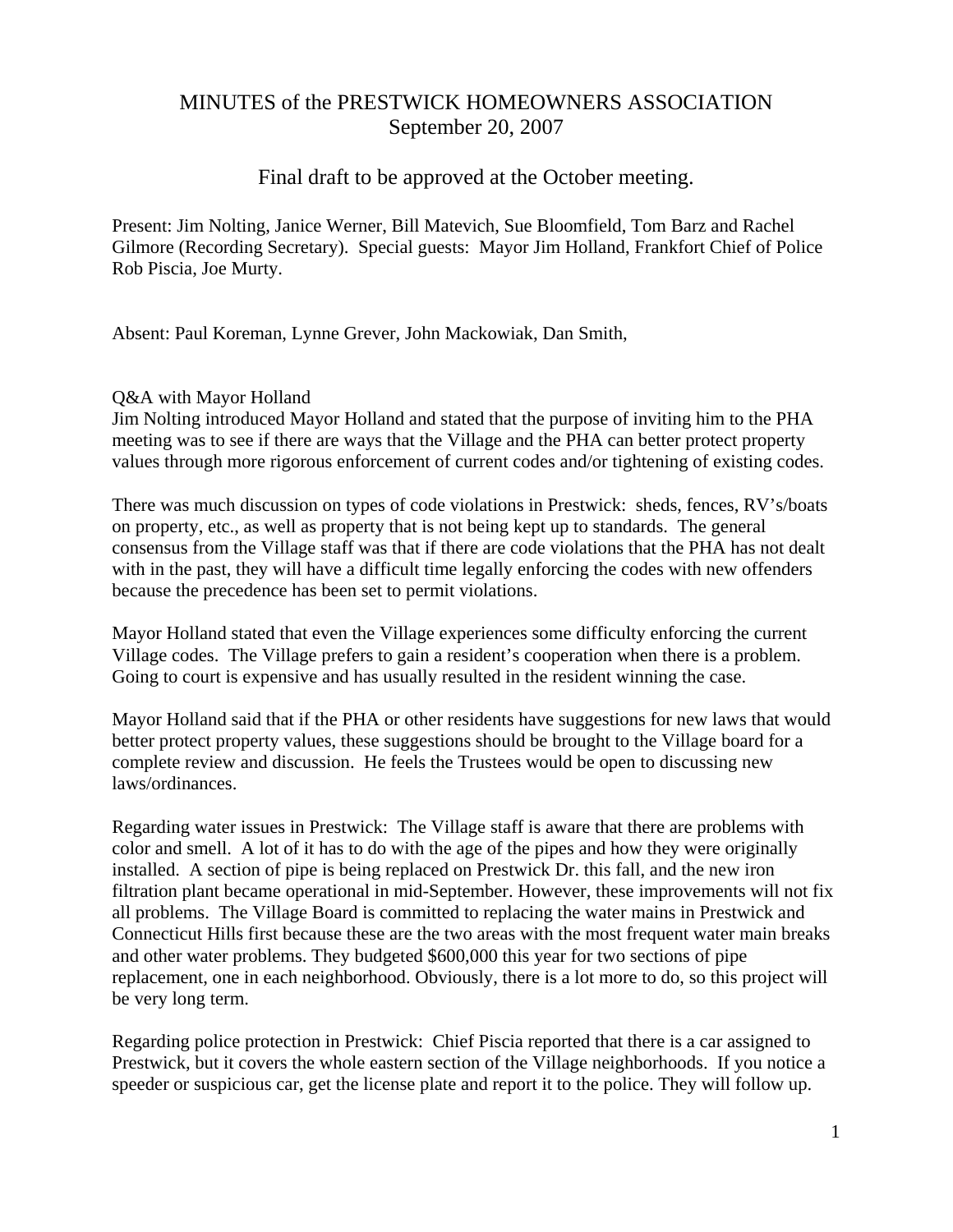If you notice solicitors, ask for their license, which they must get after a 7-day wait from the Frankfort Police Department. Please call the police if these solicitors do not have a license.

Officer Bender is available to do identity theft/crime prevention presentations to homeowners groups. Please call the police department.

Chief Piscia noted that drugs are present in Frankfort. However, his staff makes things as uncomfortable as possible for potential dealers and customers, so the problem is not large right now. He recommends supporting Will County in any efforts to pass a referendum to expand the jail because jail space means people who are arrested in Frankfort/Will County are taken to jail at least overnight. If there is overcrowding, then those arrested are often released. Jail is a deterrent.

Regarding Harlem Avenue: Cook County has told the Village that Harlem improvements will begin in 2008 between Sauk Trail and Laraway. The northern section of Harlem will be done in 2009 and the southern part in 2010.

The PHA Board asked the Village to consider hiring a part time code enforcement officer to work on the weekends when people know they can put up prohibited structures without being caught.

JULY minutes were approved with the notation that the Leonis were not attempting to dam the creek as reported in the July minutes.

#### ENTRANCES

1. Janice reported that she has a bid from Excel for \$17,000 to do the lighting. She and Jim met with Jerry Ducay, and there is some money set aside for special projects that could possibly go towards the entrance upgrades in Preswtick. The total cost for the 4 entrances is about \$30,000 for lighting and the address stones. The Village can definitely contribute \$4,000 towards replacing the street signs.

- ¾ ACTION ITEM: Janice will talk to Excel about the bid and whether or not it accounts for tapping into the Village electric source.
- $\triangleright$  ACTION ITEM: Janice and Jim will draft a letter to the Village Board explaining why PHA needs financial assistance and what the money will cover. This letter will go to each Trustee for feedback.
- $\triangleright$  ACTION ITEM: Janice and Jim will draft a letter to non-members explaining the street sign/lighting project and asking them to make a \$75 contribution or whatever amount they feel comfortable contributing to this project.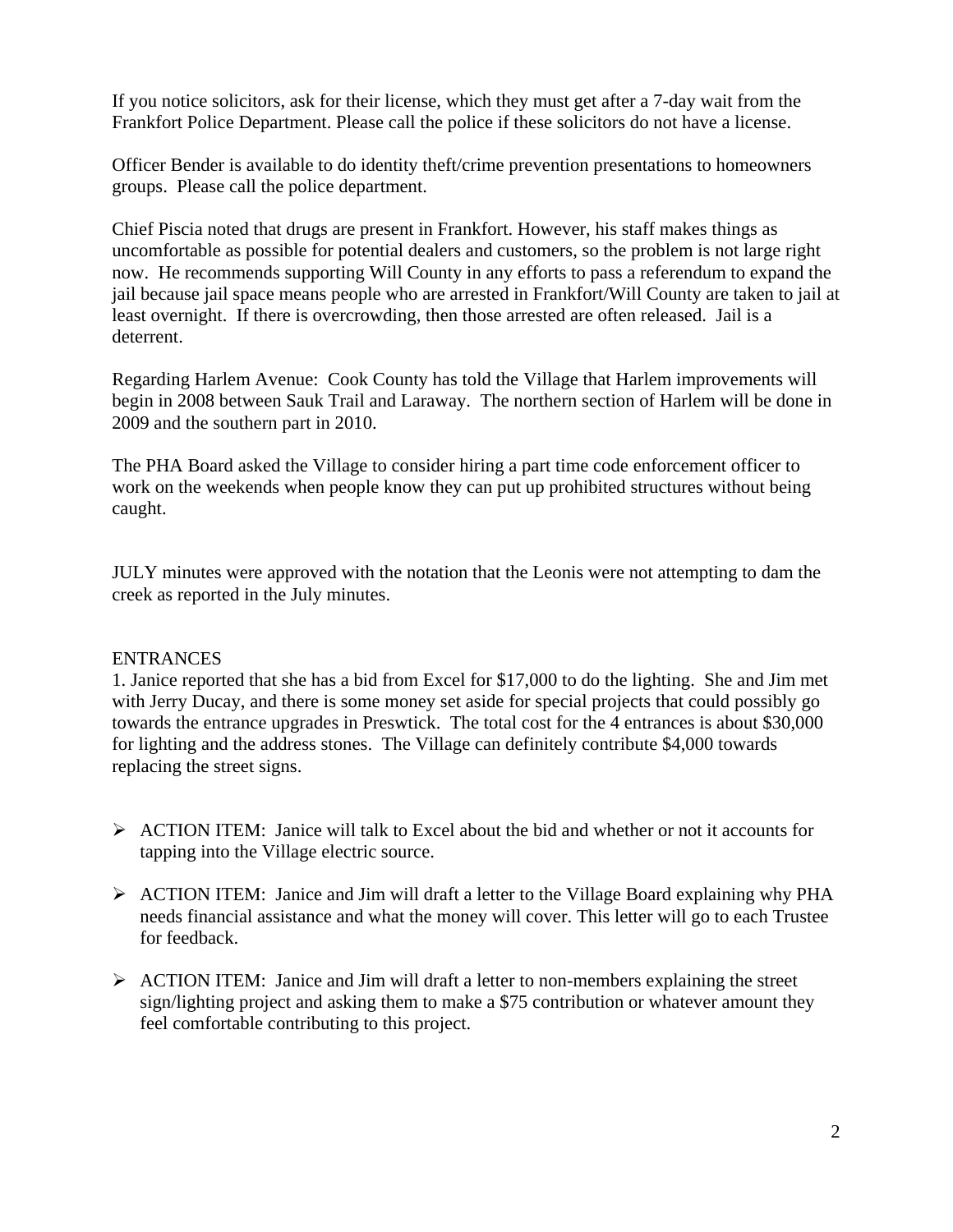# 2. Turn in Your Neighbor

Jim showed Paul's award report which included the homeowner name/address, the award name and a description of their landscaping. Great work, Paul! These winners will be published in the next newsletter and photos and the award write ups will be on the web site.

# ARC

Bill reported that the Kasalas are not putting a fence around their pool because of how high it sits on the property, combined with a retaining wall that will be installed and serve as a fence. The bill for the Kasala review was \$1034. They've paid \$700 so far and have been billed for an additional \$334.

Tom reported that in the past 18 months, PHA has spent \$3594 on reviews and received \$4300 in income for review fees.

Tom also reported that he approved a 14x17 screened porch for Bonomos.

# GOVERNMENTAL

#### 1. BETA

PHA did send volunteers to work the BETA tent. The money will be distributed later this fall. \$150 will go to the charity softball tournament.

The Board agreed to field a team for next year's softball tournament.

# SOCIAL

PHA will participate as a group in the Club's Oktoberfest event on Friday, October 12. The total fee per person that the Club is charging is \$29. PHA will pay the Club \$25 including tax and tip. PHA will charge members a discounted rate of \$15/person. Sue felt that it would be easier to have people pay at the door, although they must RSVP to her in advance. Discounted tickets will be limited to the first 100 PHA members.

- ¾ ACTION ITEM: The Board approved Sue getting floral centerpieces for the PHA tables which will be raffled off at the end of the night.
- ¾ ACTION ITEM: Board members are encouraged to seek donations of door prizes that can be raffled off at the end of the evening. Contact Sue if you get a donation.
- ¾ ACTION ITEM: Rachel will get a postcard invitation out ASAP to all PHA members about Oktoberfest. RSVPs must be received by October 5.
- $\triangleright$  ACTION ITEM: Sue/Jim will have promo information set out at the dinner on the new web site and the entrance redesign (drawings from Marikay). They will also set out a donation bowl to collect contributions to the entrance project.